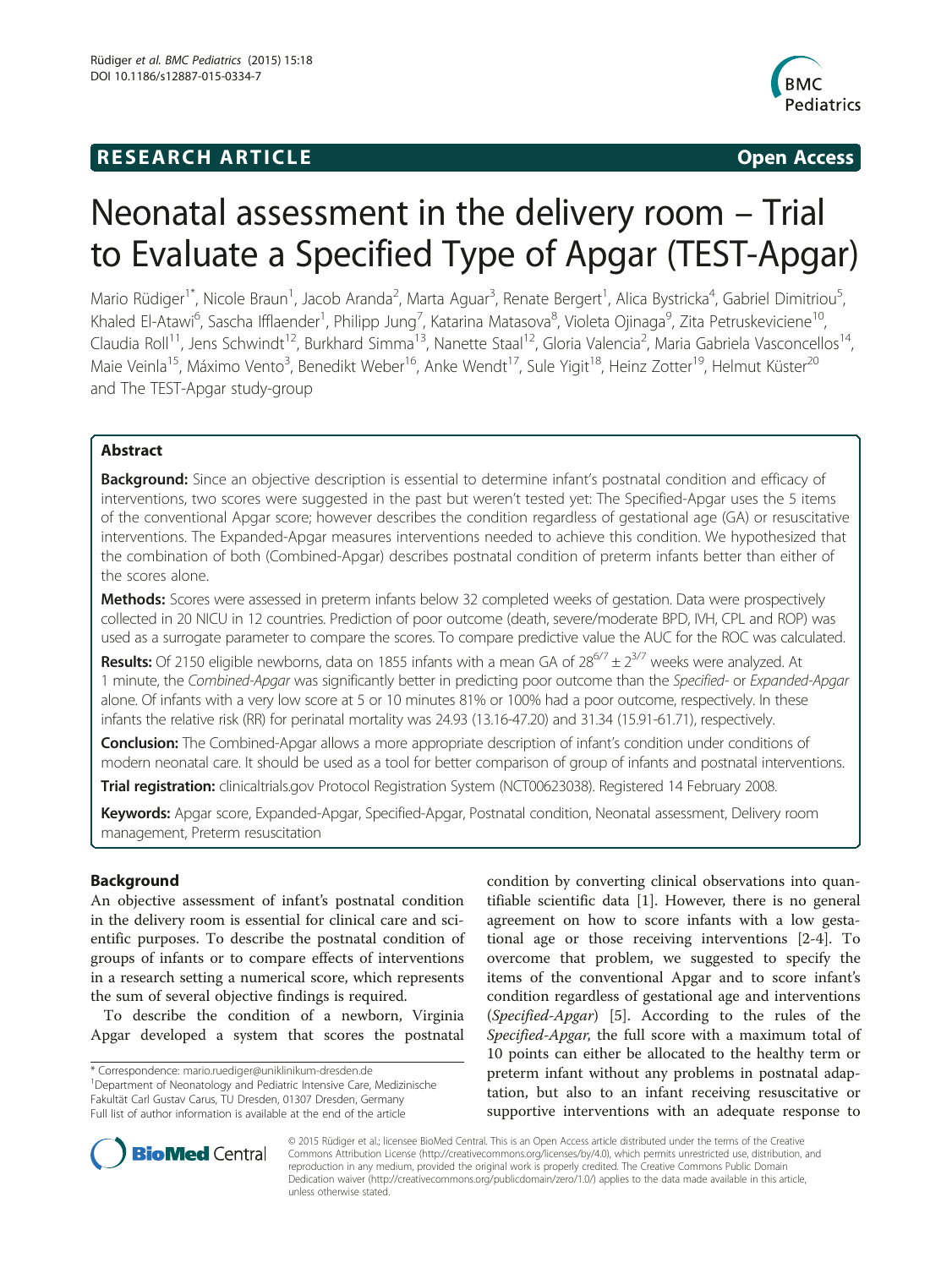<span id="page-1-0"></span>those interventions (good chest expansion during ventilation, pink skin colour due to supplemental oxygen, etc.). To better differentiate between both conditions, the American Academy of Pediatrics (AAP) and American College of Obstetricians and Gynecologists (ACOG) suggested to also score and document the interventions that are required to achieve the condition (Expanded-Apgar) [[6\]](#page-7-0). Consequently, an infant without any interventions would have a higher *Expanded-Apgar* than the one who requires interventions. It can be assumed that an infant's condition is better described using both scores (Combined-Apgar) simultaneously than one score alone.

Up until now, both scores are not used in clinical practise mainly because of not being validated yet.

The multicenter, international TEST-Apgar study ("Trial to Evaluate a Specified Type of Apgar") aimed to answer the question, whether the Combined-Apgar describes infant's postnatal condition better than either the Specified-Apgar or *Expanded-Apgar* alone. Since no "gold standard" was available, we decided to use prediction of mortality and morbidity as a proxy for testing. That outcome criterion was only used as a surrogate parameter for the purpose of testing the scores. It was not the aim to develop a new tool which predicts mortality or morbidity, but to test that the Combined-Apgar provides a good numerical description of infant's postnatal condition.

Therefore, the primary hypothesis of the TEST-Apgar study was as follows: the Combined-Apgar is a better predictor of poor outcome in preterm infants (defined as either death or any major morbidity during the first hospital stay) than either the Specified-Apgar or Expanded-Apgar alone.

# **Methods**

In an observational study data were collected prospectively in 20 academic neonatal intensive care units (NICU) in 12 countries from March 2008 to June 2009.

#### Inclusion and exclusion criteria

Infants were eligible if they were born at any of the study sites prior to 32 completed weeks of gestation. The exclusion criteria were: 1.) lack of informed consent, 2.) outborn, 3.) any major congenital malformation, or 4.) death in the delivery room.

### Data

After birth, the following data were collected by the attending neonatologist: gestational age, birth weight, mode of delivery and a description of the infant at 1, 5 and 10 minutes of life according to the definition of the Combined-Apgar, which consists of the Expanded-Apgar and Specified-Apgar as shown in Table 1:

1. Specified-Apgar [[5\]](#page-7-0): Muscle tone and reflex response were evaluated in relation to GA as being appropriate

#### Table 1 Combined-Apgar consisting of the Expanded-Apgar and Specified-Apgar

|     |                                        |   |   | minute |  |
|-----|----------------------------------------|---|---|--------|--|
|     |                                        | 1 | 5 | 10     |  |
|     | $CPAP^{\#}$                            |   |   |        |  |
| Ω   | Oxygen Supplementation                 |   |   |        |  |
| M-B | Mask and Bag Ventilation <sup>##</sup> |   |   |        |  |
|     | Intubation and Ventilation             |   |   |        |  |
| N   | Neonatal Chest Compression             |   |   |        |  |
| E   | Exogenous Surfactant Administration    |   |   |        |  |
|     | Drugs                                  |   |   |        |  |
|     |                                        |   |   |        |  |

0 = intervention was performed

 $1 = no$  intervention

# Score 0, if 'Mask and Bag Ventilation' or 'Intubation and Ventilation is scored 0.

## Score 0, if 'Intubation and Ventilation' is scored 0.

#### Sum of the Expanded-Apgar:

| Skin Color*      | $2 =$ completely pink                                                                                           |  |  |  |  |
|------------------|-----------------------------------------------------------------------------------------------------------------|--|--|--|--|
| Α                | $1 =$ centrally pink with acrocyanosis                                                                          |  |  |  |  |
|                  | $0 =$ centrally blue or pale                                                                                    |  |  |  |  |
| Heart Frequency* | $2 = 100$ /min                                                                                                  |  |  |  |  |
| P                | $1 = 100 - 1/min$                                                                                               |  |  |  |  |
|                  | $0 = no$ heart beat                                                                                             |  |  |  |  |
| Reflex           | $2$ = appropriate for gestational age                                                                           |  |  |  |  |
| G                | 1 = reduced for gestational age                                                                                 |  |  |  |  |
|                  | $0 = no$ reflex responses                                                                                       |  |  |  |  |
| Muscle Tone      | $2$ = appropriate for gestational age                                                                           |  |  |  |  |
| Α                | $1 =$ reduced for gestational age                                                                               |  |  |  |  |
|                  | $0 =$ completely flaccid                                                                                        |  |  |  |  |
| Chest Movement*  | $2 =$ regular chest movement                                                                                    |  |  |  |  |
| R                | $1 =$ small or irregular chest movement                                                                         |  |  |  |  |
|                  | $0 = no$ chest movement                                                                                         |  |  |  |  |
|                  | the contract of the contract of the contract of the contract of the contract of the contract of the contract of |  |  |  |  |

\*Independent of the requirements needed to achieve this condition

#### Sum of the Specified-Apgar:

Total (Expanded- + Specified-Apgar):

(2 points), reduced (1 point) or absent (0 points). Chest movement was evaluated regardless of the respiratory support given and was scored 2 if chest movements were appropriate, with 1 point if chest movements were reduced, irregular or signs of respiratory distress were present, and scored 0 if no chest movement was present. Skin color and heart frequency were evaluated as detailed in Table 1, regardless of the intervention needed to achieve this condition.

2. Expanded-Apgar [\[6\]](#page-7-0): Presence or absence of the following interventions was evaluated: continuous positive airway pressure (CPAP), oxygen

 $\overline{\cdots}$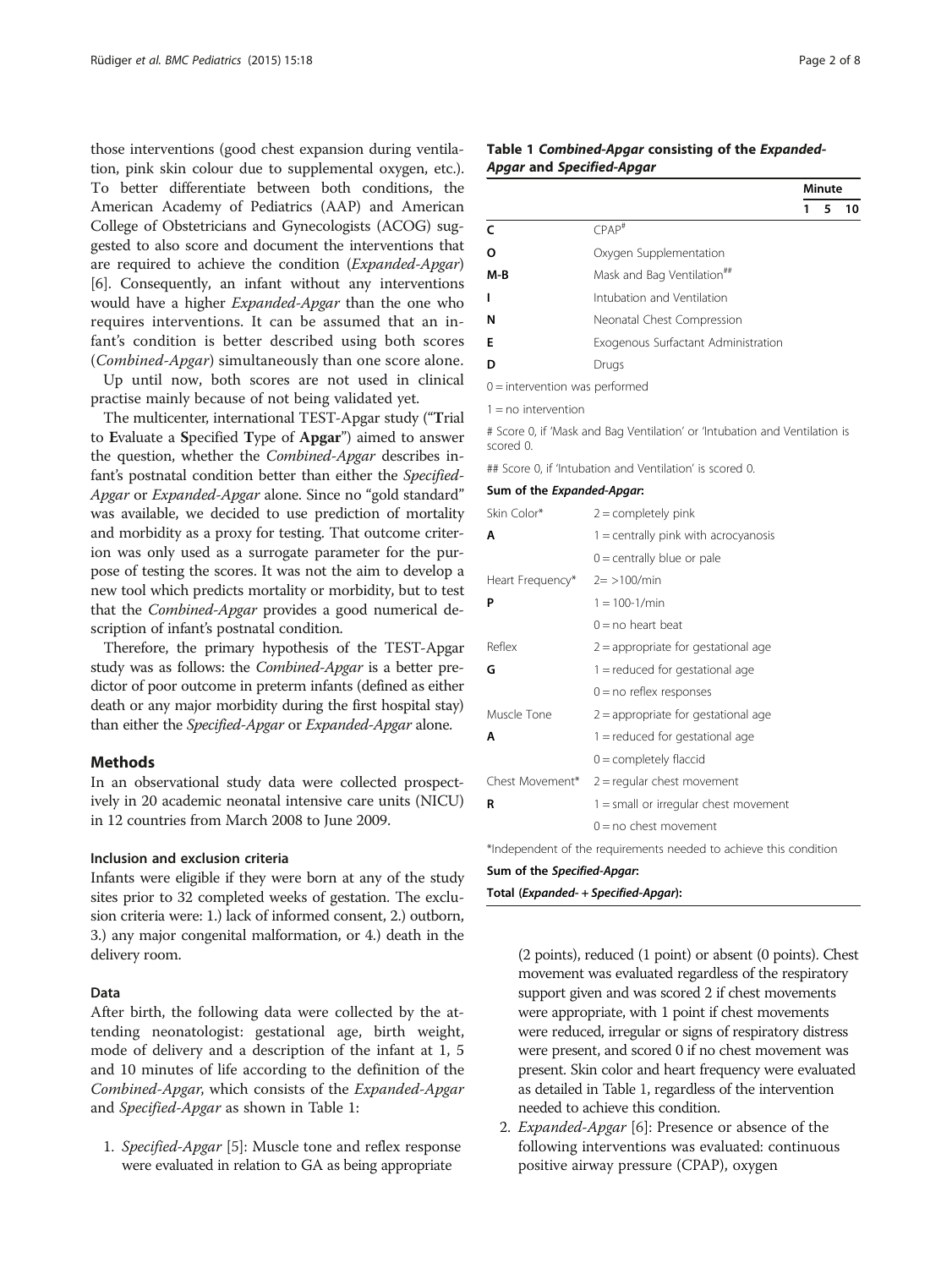supplementation, bag and mask ventilation, intubation and ventilation, chest compression, administration of surfactant, epinephrine (drugs). If an intervention was performed it was scored 0, if absent it was scored 1. The best possible score was 7 (no intervention) and the worst 0 (all interventions performed). Intubated and ventilated infants were scored 0 for CPAP as well as for bag and mask ventilation; infants on bag and mask ventilation were scored 0 for CPAP as well.

3. Combined-Apgar: In clinical routine, the Combined-Apgar will consist of two numbers, such as 7–10 for the Expanded- and Specified-Apgar, respectively (Table [1\)](#page-1-0). For the purpose of the present study, the Combined-Apgar was calculated as the sum of the Specified- and the Expanded-Apgar.

At discharge the following outcome measures were recorded: mode of discharge (death, transfer to another hospital, or home), length of stay, corrected GA, weight, and the presence of either of the four major morbidities: moderate/severe bronchopulmonary dysplasia (BPD) [\[7](#page-7-0)], intraventricular haemorrhage grade 1–4 (IVH), cystic periventricular leukomalacia (CPL), and retinopathy of prematurity (ROP).

#### Data management and statistical analyses

Participating doctors were instructed regarding definitions and study forms prior to the start of the study at the individual center. Data collected at participating sites were transmitted to the principal investigator and analyzed for the primary outcome criterion consisting of death or either one of the major morbidities (BPD, IVH, CPL, ROP). To test the hypothesis, the predictive values of the scores were compared by calculating the areas under the curve (AUC) and their co-variances of the receiver-operating-characteristics (ROC), based on an algorithm given by DeLong and co-workers [\[8](#page-7-0)]. The comparisons of AUCs base on WALD tests. The significance of differences between estimated risks was tested by Chi-square tests; p-values are unadjusted for multiple testing. For sample size calculation a difference in AUC means of 0.01 and a SD in matched pairs of 0.1 were assumed. To detect a significant difference at a level of  $p = 0.01$  with a power of 0.9 data of 1490 infants were required. Assuming a dropout rate of 30%, it was planned to recruit 2000 patients. For secondary data analysis, the AUC was calculated for each individual component of poor outcome. Data on mortality were analyzed for "death at any point" and "perinatal mortality". Furthermore, for each outcome criteria the relative risk (RR) and 95% confidence interval (95%-CI) were calculated. To do so, scores were categorized as follows: Specified-Apgar: poor (0–3 points), fair (4–6 points) or

good  $(7-10 \text{ points})$  [\[9\]](#page-7-0), *Expanded-Apgar*: low  $(0-2)$ points), moderate (3–4 points), high (5–6 points) or no intervention (7 points); Combined-Apgar: very low (0–5 points), low (6–9 points), moderate (10–13 points) or high (14–17 points). The respectively highest category of each score was used as reference value. All analyses were performed by using SAS (SAS Institute Inc., Cary, NC, version 9.2).

### Ethics committee approval

Approval was given by the Ethics Committee of the Medical Faculty Carl Gustav Carus, Dresden, Germany (EK 104052008) and in all participating centers. Written informed consent was obtained from the infant's parents before taking part in the study. The study was registered on ClinicalTrials.gov Protocol Registration System (NCT 00623038).

# Results

# Patient characteristics

In total, 2150 infants were eligible for the study. Two hundred ninety five had to be excluded from analysis for the following predetermined reasons: Missing parental consent (n = 28), outborn (n = 24), congenital anomalies  $(n = 16)$ , palliative care  $(n = 16)$ , transferral within first week of life  $(n = 3)$ , no paediatrician present  $(n = 2)$ , incomplete data ( $n = 143$ ), other reasons ( $n = 63$ ). Perinatal data of excluded patients (mean GA of  $28^{3/7} \pm 2^{3/7}$  weeks, birth weight  $1119 \pm 388$  g) were statistically not different from those of analyzed patients.

Data of 1855 patients were analyzed, representing in median 89 (Range 21–228) patients per center with a mean GA of  $28^{6/7} \pm 2^{3/7}$  weeks and birth weight of  $1172 \pm 409$  g.

The overall mortality rate was 10.6%. For the individual centers, the median mortality rate was 8.8% [Interquartile Range (IQR) 4.8-12.3%]. Infants were discharged home at a median postconceptional age of  $36^{2/7}$  weeks (length of stay in survivors 53 [IQR 35–75] days).

# Gestational age – effect on clinical condition and need for medical interventions

The postnatal condition during the first minute of life showed a linear correlation with gestational age; with the Specified-Apgar scoring higher at higher gestational age (Figure [1](#page-3-0)A). In contrast, there was no linear correlation between gestational age and medical interventions (Expanded-Apgar) at one minute; medical support was almost similar for infants below 28 weeks of gestation (Figure [1C](#page-3-0)).

At 10 minutes, clinical condition of all infants was similar regardless of gestational age (Figure [1B](#page-3-0)). However, medical support to achieve this condition increased with decreasing gestational age (Figure [1](#page-3-0)D).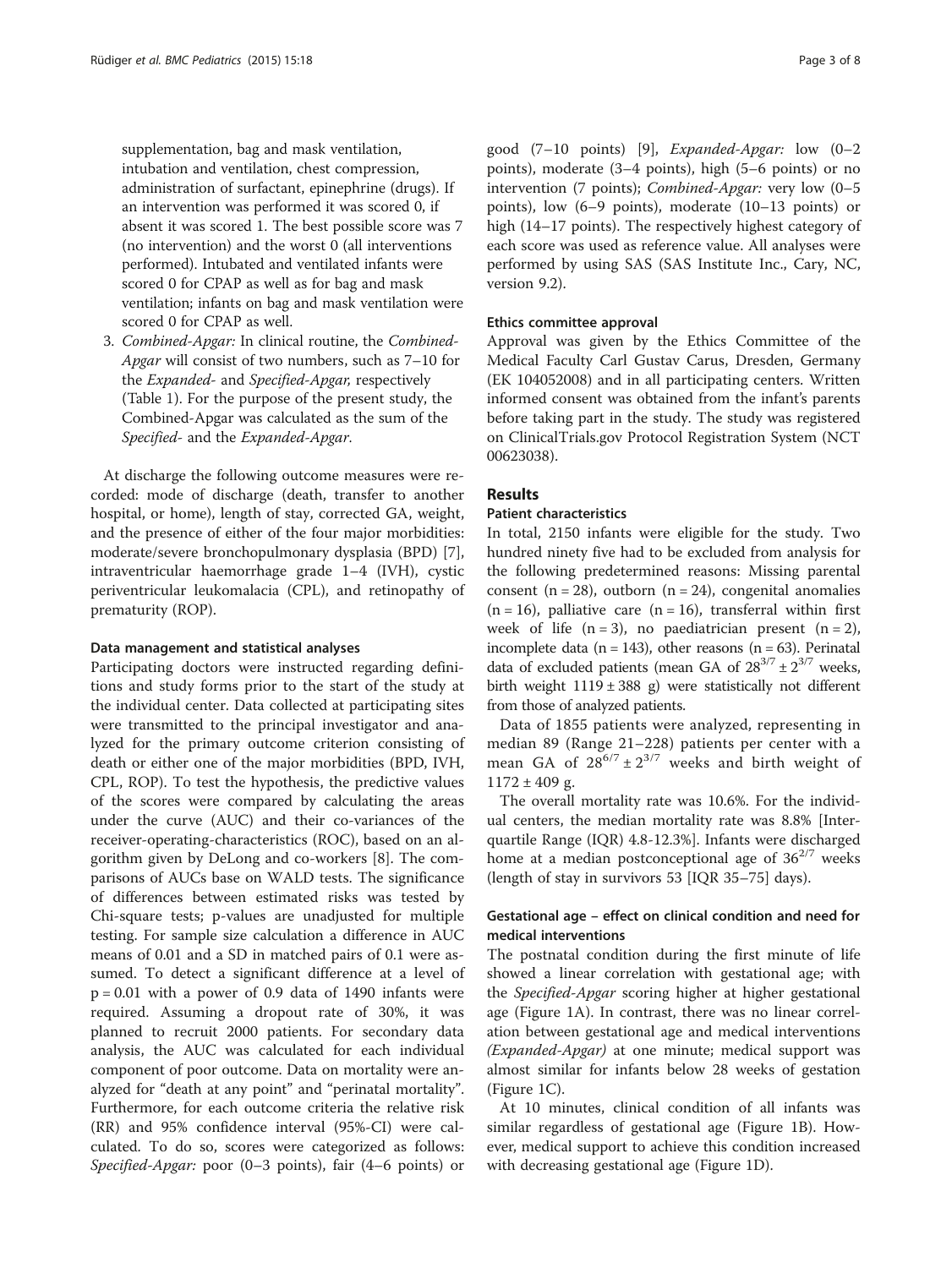<span id="page-3-0"></span>

Primary outcome measure – prediction of poor outcome To test the primary hypothesis, the AUC of ROC-curves for prediction of poor outcome were calculated and compared (Table 2). At 1 minute, the Combined-Apgar predicts poor outcome significantly better than the

Specified- or Expanded-Apgar alone. At 5 and 10 minutes, the Combined-Apgar predicts poor outcome better than the Specified-Apgar. However, there were no significant differences in predicting poor outcome between Combined- and Expanded-Apgar at 5 and 10 minutes.

|                        |            | Specified-Apgar       | p-value | Expanded-Apgar        | p-value | <b>Combined-Apgar</b> |
|------------------------|------------|-----------------------|---------|-----------------------|---------|-----------------------|
|                        |            | <b>AUC (95%-CI)</b>   |         | <b>AUC (95%-CI)</b>   |         | <b>AUC (95%-CI)</b>   |
| Poor Outcome           | 1 Minute   | $0.63$ (0.59 to 0.68) | < 0.001 | $0.64$ (0.60 to 0.68) | 0.007   | 0.66 (0.62 to 0.70)   |
|                        | 5 Minutes  | $0.63$ (0.59 to 0.67) | < 0.001 | $0.70$ (0.65 to 0.74) | 1.00    | $0.69$ (0.65 to 0.74) |
|                        | 10 Minutes | $0.61$ (0.56 to 0.65) | < .001  | $0.70$ (0.65 to 0.75) | 1.00    | $0.70$ (0.65 to 0.75) |
| Morbidity in survivors | 1 Minute   | $0.58$ (0.54 to 0.61) | < .001  | $0.58$ (0.55 to 0.62) | 0.61    | $0.59$ (0.55 to 0.63) |
|                        | 5 Minutes  | $0.57$ (0.53 to 0.60) | < .001  | $0.63$ (0.59 to 0.67) | 0.002   | $0.62$ (0.58 to 0.66) |
|                        | 10 Minutes | $0.55$ (0.51 to 0.59) | < 0.001 | $0.64$ (0.60 to 0.68) | 0.008   | $0.63$ (0.59 to 0.67) |
| Death                  | 1 Minute   | 0.68 (0.64 to 0.71)   | < .001  | $0.67$ (0.64 to 0.71) | < .001  | 0.70 (0.67 to 0.74)   |
|                        | 5 Minutes  | 0.68 (0.65 to 0.72)   | < .001  | $0.70$ (0.66 to 0.74) | < .001  | 0.73 (0.69 to 0.77)   |
|                        | 10 Minutes | $0.67$ (0.63 to 0.70) | < 0.001 | $0.68$ (0.64 to 0.72) | < 0.001 | 0.71 (0.67 to 0.75)   |
| Perinatal mortality    | 1 Minute   | $0.73$ (0.69 to 0.76) | < .001  | $0.71$ (0.68 to 0.75) | < .001  | 0.76 (0.72 to 0.80)   |
|                        | 5 Minutes  | 0.72 (0.69 to 0.76)   | < .001  | 0.74 (0.70 to 0.77)   | < .001  | 0.78 (0.74 to 0.82)   |
|                        | 10 Minutes | $0.71$ (0.67 to 0.74) | < .001  | $0.73$ (0.70 to 0.77) | < 0.001 | 0.77 (0.73 to 0.81)   |

Shown are the values for the Area under the curve (AUC) and 95%-CI of the ROC-curve for the prediction of poor outcome, morbidity in survivors, death and perinatal mortality by the Specified-Apgar, Expanded-Apgar and Combined-Apgar.

p-values are calculated vs. Combined-Apgar.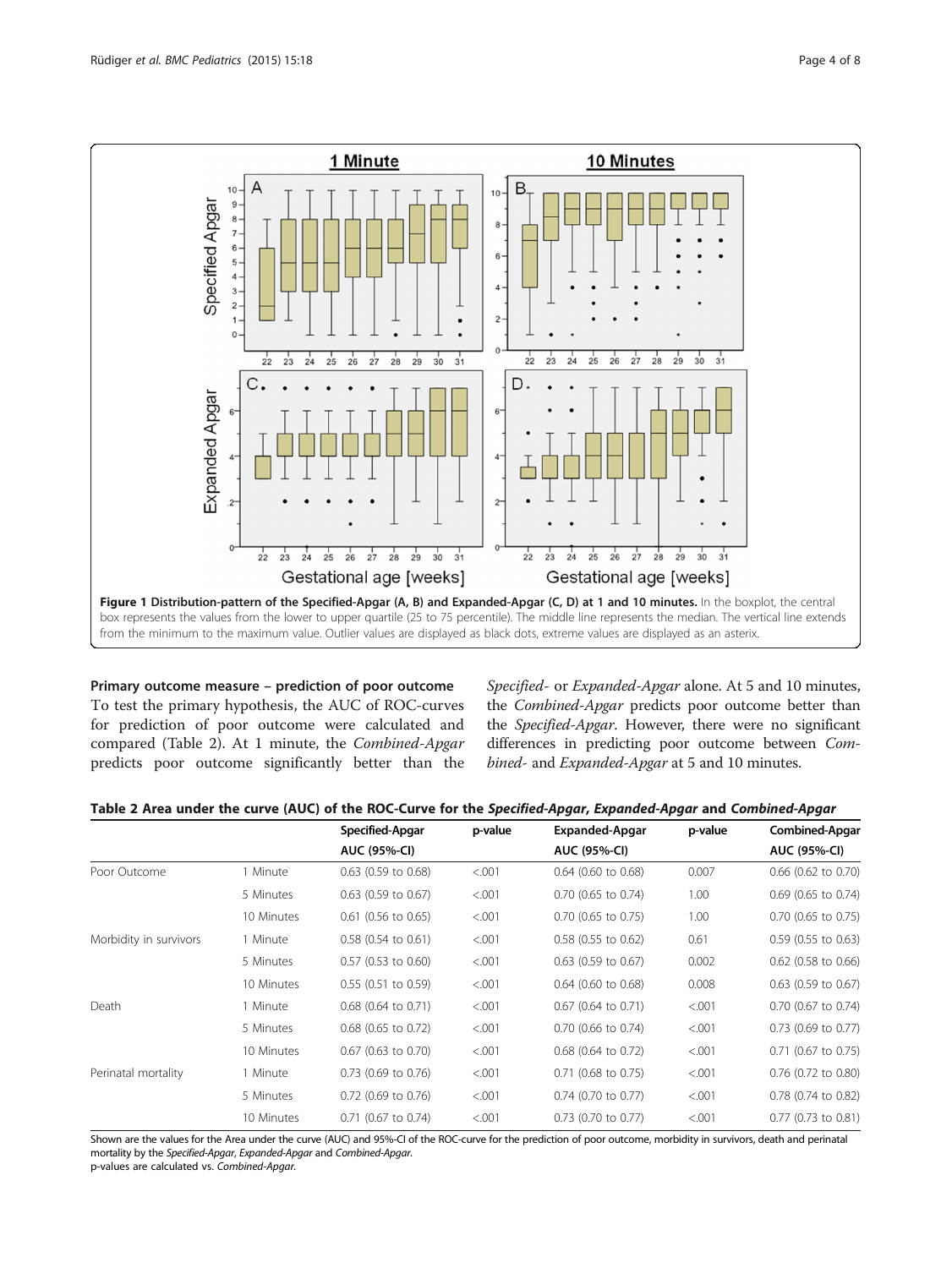Analysis of the single components of outcome revealed that overall morbidity in survivors was better predicted by the number of interventions (Expanded-Apgar) at 5 and 10 minutes than by the actual condition (Specified-Apgar) of the infant at that time (see Additional file [1](#page-6-0): Table A and Additional file [2](#page-6-0): Table E). In contrast, death (especially perinatal mortality) was better predicted by the postnatal condition (Specified-Apgar) (see Additional file [2](#page-6-0): Table F). The *Combined-Apgar* was significantly better to predict perinatal mortality than the Specified- or Expanded-Apgar alone (see Additional file [3](#page-6-0): Table J; Additional file [2](#page-6-0): Table F and Additional file [1:](#page-6-0) Table B).

## Relative risk for morbidity or mortality for each score

Detailed data on the relative risk for morbidity and mortality can be found as additional files (for the Expanded-Apgar see Additional file [1](#page-6-0): Table A-D; for the Specified-Apgar see Additional file [2](#page-6-0): Tables E-H; and for the Combined-Apgar see Additional file [3](#page-6-0): Tables I-L).

Infants with a persistently poor Specified-Apgar  $(\leq 4)$ up to minute 5 or minute 10 had a poor outcome in 75% or 93% (RR 1.67 [95%-CI 1.41 to 1.98] or 2.08 [1.80 to 2.40]), respectively. If the five outcome parameters were analyzed separately, the Specified-Apgar cannot be used to predict the morbidity risk. Best prediction was found for mortality: the risk of death was significantly increased with a poor and a fair Specified-Apgar (see Additional file [2:](#page-6-0) Table F).

In 30% or 24% the Expanded-Apgar remained below 5 for up to 5 or 10 minutes, respectively. Less than 1% had an Expanded-Apgar below 3 for up to 5 or 10 minutes. The risk of poor outcome was below 30% in infants without any intervention; however, it increased to above 50% with a moderate (score 3–4) and above 60% with a low (score 0–2) Expanded-Apgar (see Additional file [1](#page-6-0): Table A). For the Combined-Apgar, the relative risk of poor outcome increased with a decreasing score (see Additional file [3:](#page-6-0) Table I). As shown in Figure 2, a very low Combined-Apgar was associated with an about 30 fold increased risk for perinatal mortality.

#### **Discussion**

A numerical score that represents the sum of objective findings is a prerequisite to describe the postnatal condition or to compare effects of interventions in the delivery room for groups of infants. Since the infant's condition is affected by medical interventions, it seems mandatory to describe not only the clinical status but also the interventions needed to achieve this condition. During the last centuries, various attempts have been made to describe the infant's condition after birth [[10-12](#page-7-0)]. Virginia Apgar developed a scoring system that now bears her name and is widely used [\[1](#page-6-0)]. Since improvements in neonatal care demanded a recalibration of the Apgar score [[13](#page-7-0)], the Specified-Apgar was introduced. Using the same items as the original score, it allows detailed descriptions for the infant's condition regardless of GA or interventions [\[5\]](#page-7-0). To account for medical interventions required to achieve this condition the AAP and ACOG suggested an expanded reporting form for concurrent resuscitative interventions (Expanded-Apgar) [[6\]](#page-7-0). Both scores together give an objective measure of the postnatal condition; however this Combined-Apgar has not been used in clinical studies yet. The multicenter international TEST-Apgar study tested both scores for the first time in a clinical setting. The data show that the

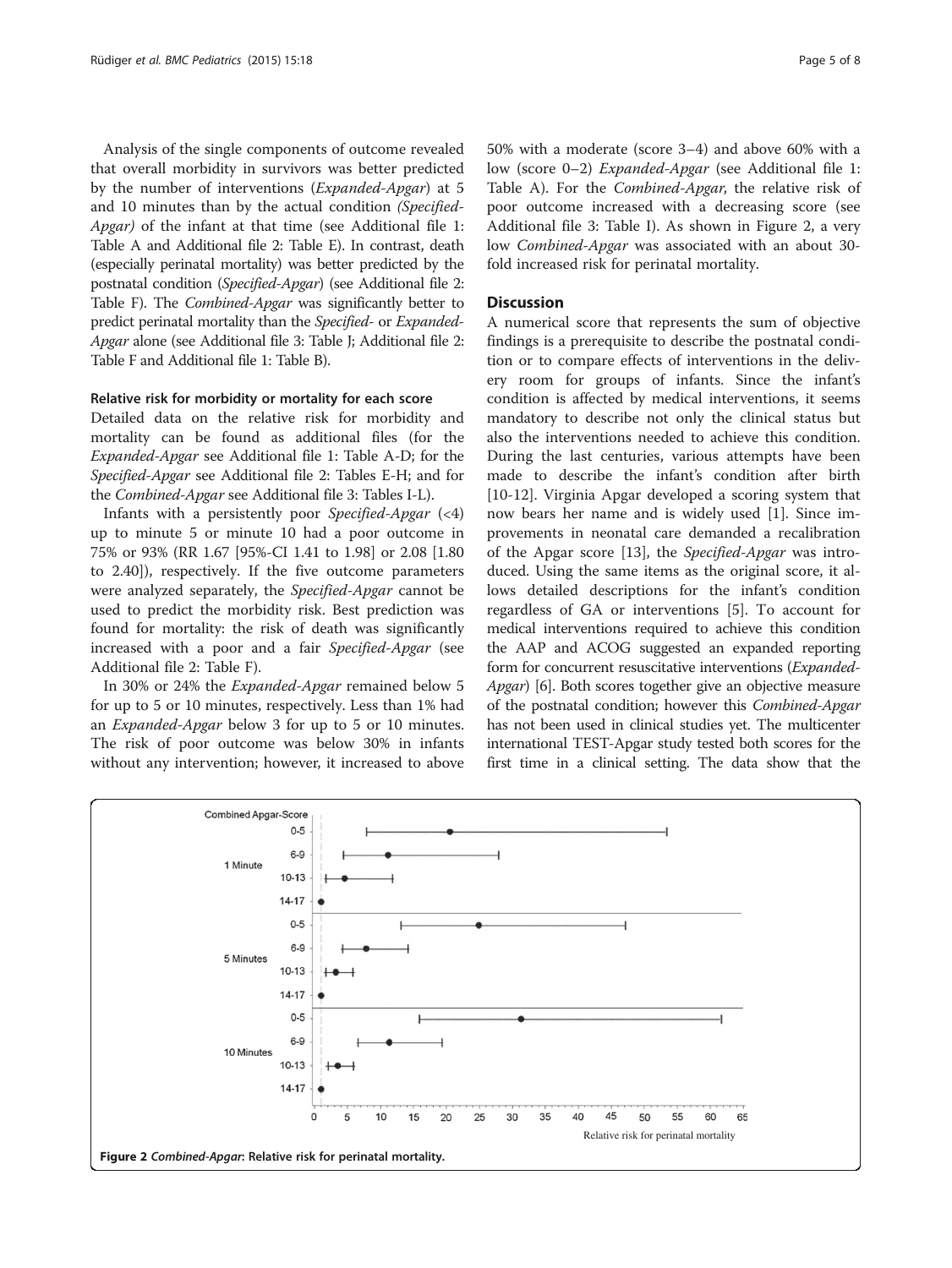combination of assessing infant's condition and administered interventions (Combined-Apgar) is better (to predict death) than the description of condition or interventions alone.

The description of the postnatal condition is incomplete without considering administered interventions. The Expanded-Apgar adds seven items as a measure for medical interventions needed to achieve the infant's condition [[6\]](#page-7-0). This extension seems long needed, because care of the newborn has changed significantly and an infant's condition often depends on medical interventions used to support postnatal transition. In the present study, the majority of infants showed a good clinical condition at 10 minutes of life, however, the number of interventions needed to achieve that condition increased with decreasing gestational age.

The seven items of the Expanded-Apgar represent medical interventions that are clearly defined. To our knowledge, this is the first prospective clinical study to show a direct relationship between the number of interventions administered postnatally and subsequent survival. The more interventions were given the more likely the infant died within the first postnatal week. All infants with a Combined-Apgar below 6 for at least 10 minutes had a bad outcome. However, at this moment it remains unclear whether all interventions were clinically indicated or rather done as a result of current practice in individual institutions. More detailed analyses will have to analyze if there are differences in the predictive power of individual items of the Combined-Apgar.

#### Clinical implications

In the past, the 1-minute Apgar score was used to guide further treatment and the 5-minute score was a useful index of the effect(iveness) of resuscitation efforts [\[14](#page-7-0)]. However, it remained unclear how infants were scored during resuscitation. It was suggested to interrupt resuscitation for evaluation purposes [\[3](#page-6-0)[,15](#page-7-0)] but this approach seems not practical. The Specified-Apgar describes the condition without interrupting intervention and the Expanded-Apgar adds the required information concerning the interventions. Thus, the Combined-Apgar evaluates both, infant's condition and resuscitative efforts and can be used to guide postnatal interventions.

A Combined-Apgar of 7–10 represents an infant without any clinical interventions (Expanded-Apgar of 7) and good clinical signs (Specified-Apgar of 10). In contrast a Combined-Apgar of 0–10 represents an infant with full resuscitative interventions (*Expanded-Apgar* 0) and a good clinical response (Specified-Apgar of 10). Finally, a *Combined-Apgar* of 0–0 represents an infant with full resuscitative interventions but no clinical response.

#### Limitations of the study

It has been previously shown that not all items of the conventional Apgar score are of equal importance [\[9,16](#page-7-0)]. However, Virginia Apgar did not differentially weigh or remove individual items since it was her intention to have a score that can be "determined easily and without interfering with the care of the infant" [\[1\]](#page-6-0). The Combined-Apgar never intended to replace but rather to specify the score that has been used worldwide for almost 60 years. Therefore, items were neither changed nor omitted. Furthermore, definition of skin color was not changed despite its poor correlation with oxygen saturation [[17](#page-7-0)].

#### Questions that were not answered by the present study

Since there is no other objective measure to describe postnatal condition, poor outcome was used as a surrogate parameter to test the value of the scores in preterm infants. It has already been noted by Virginia Apgar that her score cannot be used to predict survival in an individual infant, but only for a group of infants [\[18,19](#page-7-0)]. For a better prediction of outcome in individual infants other more reliable scores should be used [[19-21\]](#page-7-0). But it remains unclear, whether this higher predictive value in individuals is of relevance in clinical routine.

Whereas virtually every newborn is evaluated by the Apgar score today, recent studies suggest problems concerning its reproducibility in individual infants [[2-4](#page-6-0)]. A study, comparing conventional Apgar scores assigned by observers of resuscitation videos to those given by the staff attending the delivery, revealed a poor interobserver reliability [\[4](#page-6-0)]. Similarly, a poor reliability was found when Apgar scores were assessed for written case descriptions [[3\]](#page-6-0). In clinics where case descriptions were scored low, preterm infants received lower Apgar scores as well [[2\]](#page-6-0). It was speculated, that this variability "could also be due to variations in the application of the scoring system" [\[22](#page-7-0)]. To overcome its poor reproducibility, the Specified-Apgar was introduced, which gives more detailed descriptions of the infant's condition regardless of GA or interventions needed to achieve this condition [[5\]](#page-7-0). Strict definitions – as given by the *Specified-Apgar* – are needed to minimise variability in the description of infant's condition. However, subsequent studies have to test, whether reproducibility is actually improved by using the Specified-Apgar.

Another important practical aspect of the Combined-Apgar is its applicability for every newborn. The present study has only tested the predictive power in very preterm infants, but the Apgar score is also of importance in resuscitated infants (e.g. it is used as an inclusion criterion for hypothermia) [[23\]](#page-7-0). Considering the large variation in the conventional Apgar score for an individual infant depending on the care givers opinion [[2-4\]](#page-6-0), it could be assumed that the Combined-Apgar will be a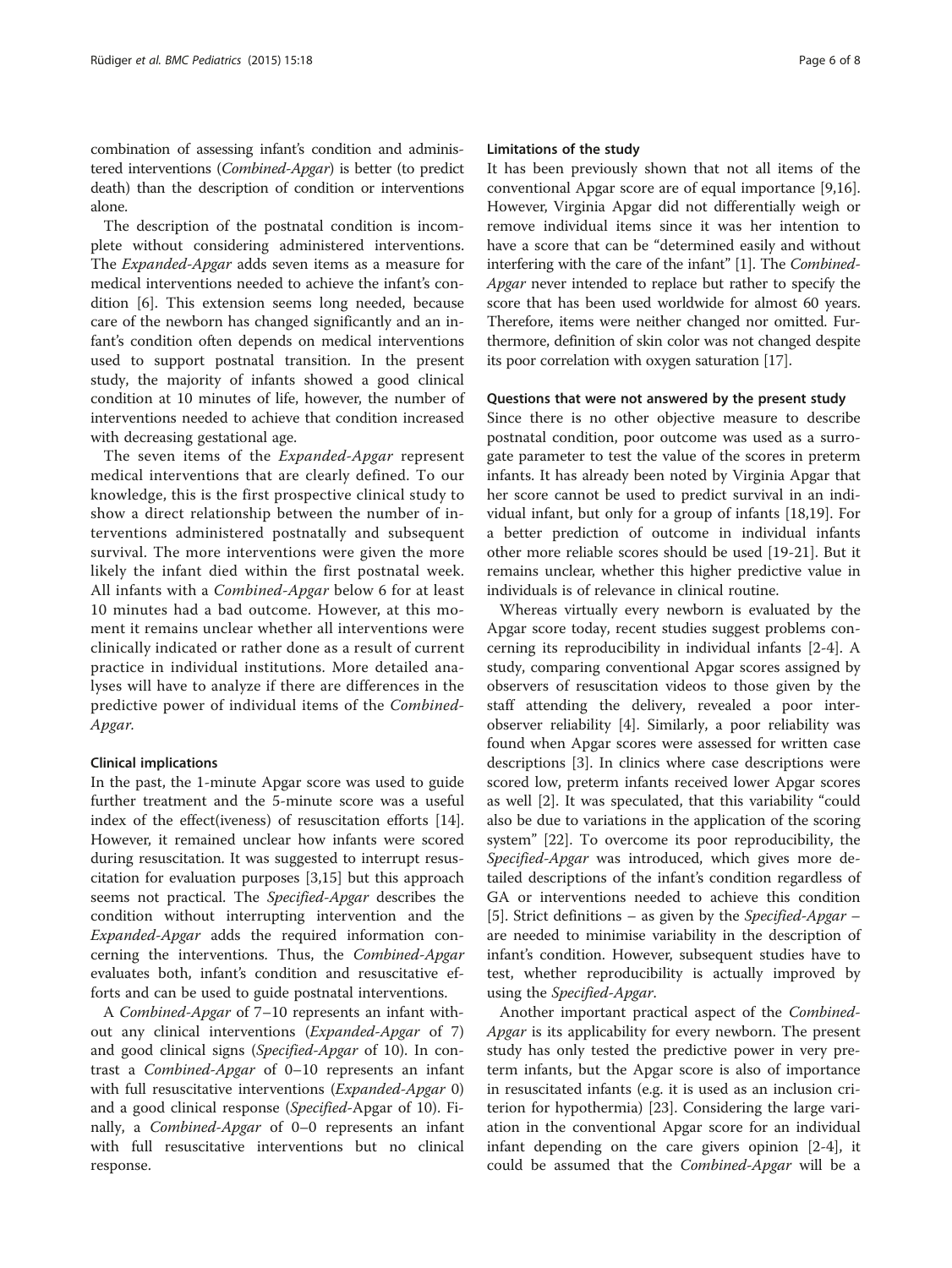<span id="page-6-0"></span>better discriminator. However, the predictive power of the Combined-Apgar for subsequent neurological impairment has to be tested in asphyxiated infants.

# Conclusions

In summary, the present study tested a numerical score (Combined-Apgar) that sums up objective findings upon the condition of the infant in the delivery room and the interventions needed to achieve this condition in a large population of preterm infants. The Combined-Apgar is a good tool to describe the postnatal condition in the delivery room as shown by its ability to predict perinatal mortality for groups of infants. It should be used in subsequent studies that require a detailed description of infant's postnatal situation.

### Availability of supporting data

Additional files (Additional files 1, 2 and 3: Tables A-L) are available as supporting data for the Expanded-, Specified- and Combined-Apgar and the relative risk of poor outcome and morbidity in survivors, death and perinatal mortality, BPD and ROP as well as IVH and CPL.

# Additional files

[Additional file 1:](http://www.biomedcentral.com/content/supplementary/s12887-015-0334-7-s1.pdf) Expanded-Apgar and the relative risk of… (Table A): … poor outcome and morbidity in survivors (page 23), (Table B): … death and perinatal mortality (page 24), (Table C): … BPD and ROP (page 25), (Table D): … IVH and CPL (page 26).

[Additional file 2:](http://www.biomedcentral.com/content/supplementary/s12887-015-0334-7-s2.pdf) Specified-Apgar and the relative risk of… (Table E): … poor outcome and morbidity in survivors (page 27), (Table F): … death and perinatal mortality (page 28), (Table G): … BPD and ROP (page 29), (Table H): … IVH and CPL (page 30).

[Additional file 3:](http://www.biomedcentral.com/content/supplementary/s12887-015-0334-7-s3.pdf) Combined-Apgar and the relative risk of… (Table I): … poor outcome and morbidity in survivors (page 31), (Table J): … death and perinatal mortality (page 32), (Table K): … BPD and ROP (page 33), (Table L): … IVH and CPL (page 34).

#### Abbreviations

AUC: Area under the curve; BPD: Bronchopulmonary dysplasia; CPL: Cystic periventricular leukomalacia; DR: Delivery room; GA: Gestational age; IVH: Intraventricular haemorrhage; NICU: Neonatal intensive care unit; ROC: Receiver-operating-characteristics; ROP: Retinopathy of prematurity.

#### Competing interests

All authors have completed the ICMJE uniform disclosure form at [www.icmje.](http://www.icmje.org/coi_disclosure.pdf) [org/coi\\_disclosure.pdf](http://www.icmje.org/coi_disclosure.pdf) (available on request from the corresponding author) and declare: Only Mario Rüdiger and Nicole Braun received a research grant for the submitted work from the Else Kröner-Fresenius-Stiftung. Despite that, there are no financial relationships with any organisations that might have an interest in the submitted work in the previous 5 years; no other relationships or activities that could appear to have influenced the submitted work. The authors declare that they have no competing interests.

#### Authors' contributions

MR, NB, HK and JA were part of the steering committee of the TEST-Apgar Trial. They were responsible for the conception of the study, analysis of data and the drafting of the initial manuscript. All authors of the TEST-Apgar study group (MR, NB, JA, MA, RB, AB, GD, KE-A, SI, PJ, KM, VO, ZP, CR, JS, BS, NS, GV, MGV, MV\*, MV, BW, AW, SY, HZ, HK) acquired the data, improved the design of the study, discussed the interpretation of the data, critically revised the final manuscript for important intellectual content and subsequently

approved the final version to be published. They agree to be accountable for all aspects of the work in ensuring that questions related to the accuracy or integrity of any part of the work are appropriately investigated and resolved. Furthermore MR, NB; HK and JA were responsible for the statistical analysis. All authors read and approved the final manuscript.

#### Acknowledgments

We would like to thank all parents who gave their consent for their infant to participate in our study. Furthermore we would like to thank the following individuals for their contributions:

Dr. Mohamed Sadik and Dr. Adel El-Sharkawy from Neonatal Intensive Care Unit, Department of Pediatrics, Latifa Hospital, Dubai Health Authority, Government of Dubai, United Arab Emirates; Dr. Klaudia Demova, Dr. Gabriela Magyarova and Prof. Dr. Frantisek Bauer from the Department of Neonatology, Nové Zámky, Slovakia as well as Prof. Dr. Barbara Lubec, from the Medical University Vienna, Department of Pediatrics and Adolescent Medicine, Division of Neonatology, Pediatric Intensive Care and Neuropediatrics for supporting the TEST-Apgar study group by collecting data for us in their affiliation. Furthermore we would like to acknowledge Prof. Dr. Rainer Koch for the statistical analysis of our data. Neither of the above mentioned received any compensation for their contributions.

We acknowledge support by the Else Kröner-Fresenius-stiftung, the German Research Foundation (DFG) and the Open Access Publication Funds of the TU Dresden.

#### Author details

<sup>1</sup>Department of Neonatology and Pediatric Intensive Care, Medizinische Fakultät Carl Gustav Carus, TU Dresden, 01307 Dresden, Germany. <sup>2</sup> Department of Pediatrics, State University of New York Downstate Medical Center, Brooklyn, NY 11203, USA. <sup>3</sup>Division of Neonatology, University & Polytechnic Hospital La Fe, 46009 Valencia, Spain. <sup>4</sup>Faculty Hospital, Department of Neonatology, 94001 Nové Zámky, Slovakia. <sup>5</sup>Neonatal Intensive Care Unit, Department of Pediatrics, University of Patras Medical School, Rio, Patras 26500, Greece. <sup>6</sup>Neonatal Intensive Care Unit, Department of Pediatrics, Latifa Hospital, Dubai Health Authority, Government of Dubai, United Arab Emirates. <sup>7</sup> Clinic for Pediatrics, University Hospital Schleswig-Holstein, Campus Lübeck, 23562 Lübeck, Germany. <sup>8</sup>Clinic of Neonatology, Jessenius Faculty of Medicine Martin, Comenius University Bratislava, University Hospital in Martin, 03601 Martin, Slovakia. <sup>9</sup>División de Neonatología, Instituto Nacional de Perinatología, 11000 México, D.F, México. <sup>10</sup>Department of Neonatology, Kaunas University of Medicine, Kaunas 44307, Lithuania. 11Department of Neonatology and Pediatric Intensive Care, Vest Children's Hospital Datteln, University Witten/Herdecke, 45711 Datteln, Germany. <sup>12</sup>Department of Pediatrics and Adolescent Medicine, Division of Neonatology, Pediatric Intensive Care and Neuropediatrics, Medical University Vienna, 1090 Vienna, Austria. 13Department of Pediatrics, University Teaching Hospital, 6807 Feldkirch, Austria.<sup>14</sup>Department of Neonatology, Hospital S. João, 4200 – 319 Porto, Portugal. 15Department of Neonatology, Children's Clinic of Tartu University Hospital, 51014 Tartu, Estonia. <sup>16</sup>Clinic for Neonatology, University Hospital Charité Berlin, Campus Virchow, 13353 Berlin, Germany. <sup>17</sup>Clinic for Neonatology, University Hospital Charité Berlin, Campus Mitte, 10117 Berlin, Germany. <sup>18</sup>Department of Pediatrics, Hacettepe University Faculty of Medicine, 06100 Ankara, Turkey. <sup>19</sup>Department of Pediatrics, Division of Neonatology, Medical University of Graz, 8036 Graz, Austria. <sup>20</sup>Children's Hospital, University of Göttingen, 37099 Göttingen, Germany.

#### Received: 7 October 2014 Accepted: 13 February 2015 Published online: 08 March 2015

#### References

- 1. Apgar V. A proposal for a new method of evaluation of the newborn infant. Curr Res Anaesth Anal. 1953;32:260–7.
- 2. Rüdiger M, Küster H, Herting E, Berger A, Müller C, Urlesberger B, et al. Variations of Apgar Score of very low birth weight infants in different neonatal intensive care units. Acta Paediatr. 2009;98(8):1433–6.
- 3. Lopriore E, von Burk F, Walther FJ, de Beaufort AJ. Correct use of the Apgar score for resuscitated and intubated newborn babies: questionnaire study. Br Med J. 2004;329(143):144.
- 4. O'Donnell CPF, Kamlin COF, Davis PG, Carlin JB, Morley CJ. Interobserver variability of the 5 minute apgar score. J Pediatr. 2006;149:486–9.